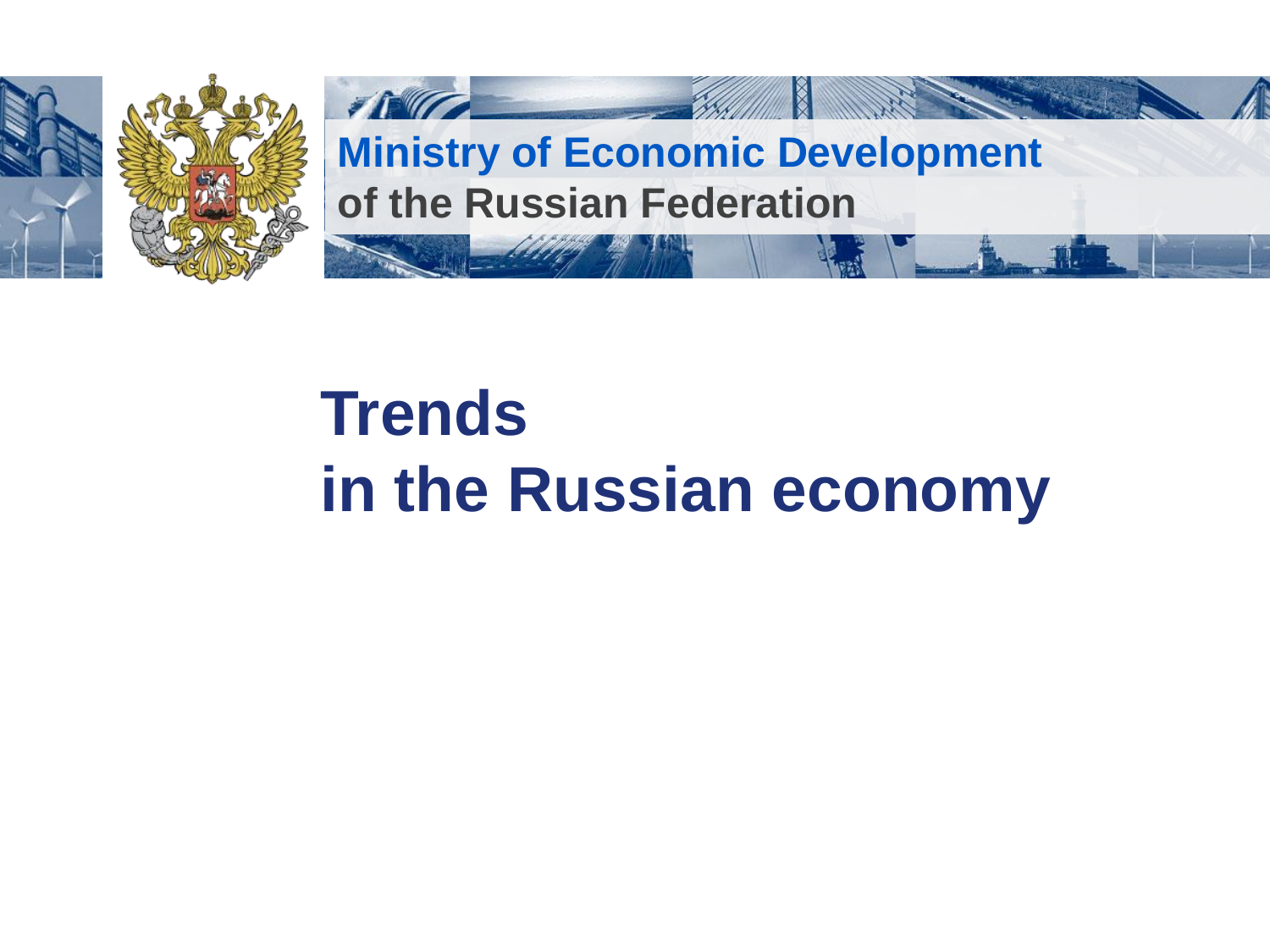

## **Russian economy at a glance**

|                                                | <b>Actual data</b> | 2017      | 2016   | 2015    | 2014   | 2013  | 2012  |
|------------------------------------------------|--------------------|-----------|--------|---------|--------|-------|-------|
| GDP, %yoy                                      |                    | 1,5       | $-0,2$ | $-2,5$  | 0,7    | 1,8   | 3,7   |
| Industrial production, %yoy                    | $2,2^{3}$          | 1,0       | 1,3    | $-0,8$  | 1,7    | 0,4   | 3,4   |
| Mining                                         | $0,7^{3}$          | 2,0       | 2,7    | 0,7     | 1,7    | 1,1   | 1,0   |
| Manufacturing                                  | $3,3^{3}$          | 0,2       | 0,5    | $-1,3$  | 3,2    | 0,5   | 5,1   |
| Investment, %yoy                               | $4,4^{2}$          | $4,4^{1}$ | $-0,2$ | $-10,1$ | $-1,5$ | 0,8   | 6,8   |
| Retail sales, % yoy                            | $2,3^{3}$          | 1,3       | $-4,6$ | $-10,0$ | 2,7    | 3,9   | 6,3   |
| Nominal wages, %yoy                            | $12,9^{3}$         | 7,3       | 7,9    | 5,1     | 9,1    | 11,9  | 13,9  |
| Real wages, %yoy                               | $10,5^{3}$         | 3,5       | 0,8    | $-9,0$  | 1,2    | 4,8   | 8,4   |
| Unemployment rate, %                           | $5,1^{3}$          | 5,2       | 5,5    | 5,6     | 5,2    | 5,5   | 5,5   |
| CPI, %yoy (eop)                                | $2,4/2,4^{4}$      | 2,5       | 5,4    | 12,9    | 11,4   | 6,5   | 6,6   |
| USDRUB (annual average)                        | $58,6^{5}$         | 58,3      | 66,9   | 60,7    | 38,0   | 31,8  | 31,1  |
| Real effective exchange rate<br>$(2015=100\%)$ | 6)<br>110,6        | 111,3     | 99,5   | 100,0   | 119,8  | 130,3 | 128,8 |
| Urals, USD/bbl (annual average)                | $68,1^{5}$         | 53,0      | 41,7   | 51,2    | 97,2   | 107,9 | 109,2 |
| Current account balance, %GDP                  |                    | 2,5       | 2,0    | 5,0     | 2,8    | 1,5   | 3,2   |
| Exports of goods, %GDP                         |                    | 22,4      | 21,9   | 24,9    | 23,9   | 23,4  | 24,5  |
| Imports of goods, %GDP                         |                    | 15,1      | 14,9   | 14,1    | 14,8   | 15,3  | 15,6  |
| International reserves, USD bn.                | $458^{6}$          | 433       | 378    | 368     | 385    | 510   | 538   |
| Corporate loan rate (>1 year)                  | $8,6^{7}$          | 10,7      | 13,0   | 15,0    | 11,7   | 11,5  | 9,9   |
| Household deposit rate (>1 year)               | $6,7^{7}$          | 6,9       | 8,4    | 10,2    | 8,1    | 7,9   | 6,7   |

1) Gross fixed capital formation 2) For 2017 2) For 2017<br>3) For Jan-Feb 2018

4) On Apr 2, 2018 /for March 2018 5) On April 10, 2018  $\begin{bmatrix} 6 \\ 6 \end{bmatrix}$  On April 10, 2018<br>6) On April 1, 2018

7) On February 1, 2018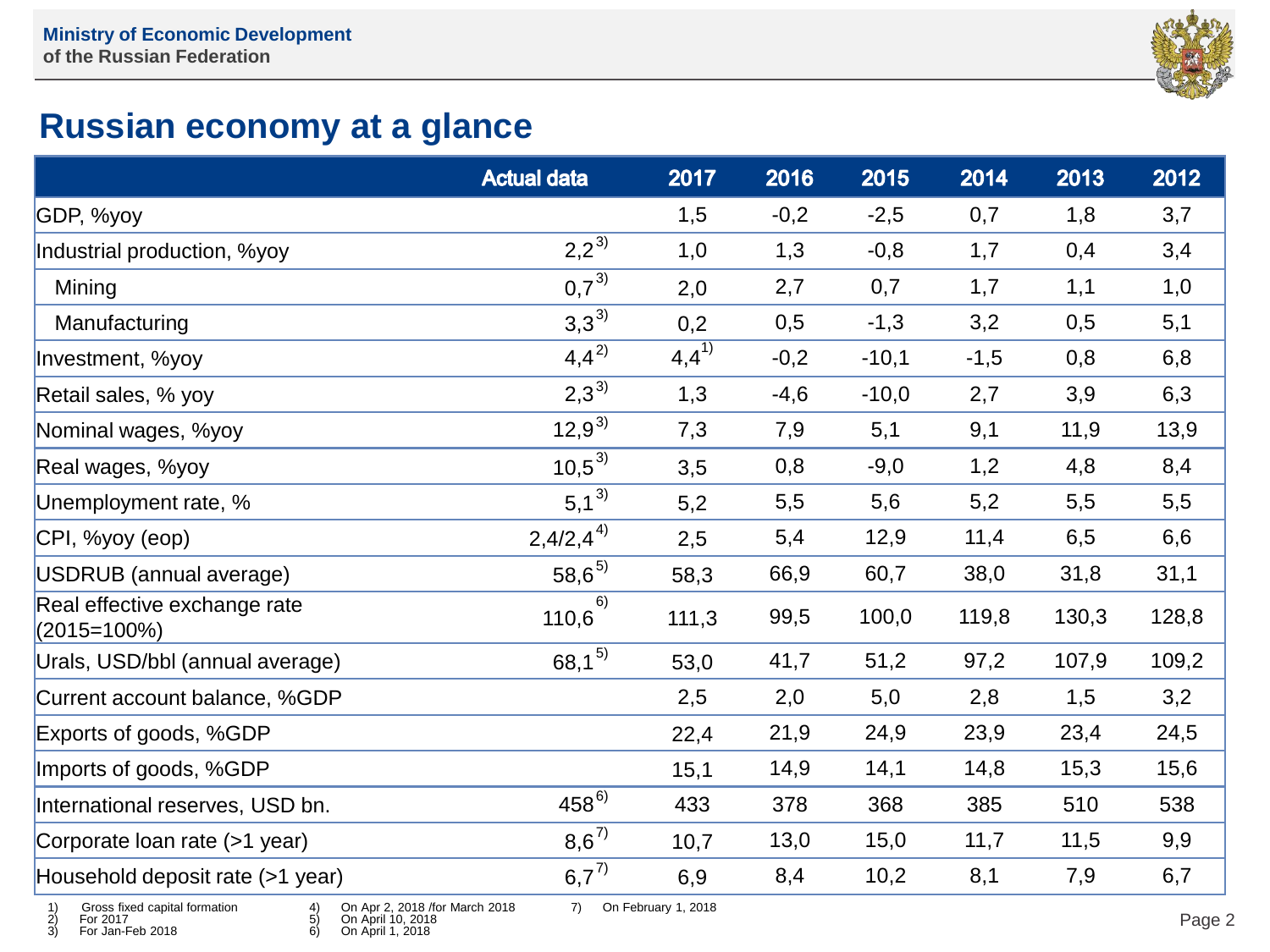

### **Macroeconomic accomplishments**





#### **FX reserves are on the rise**





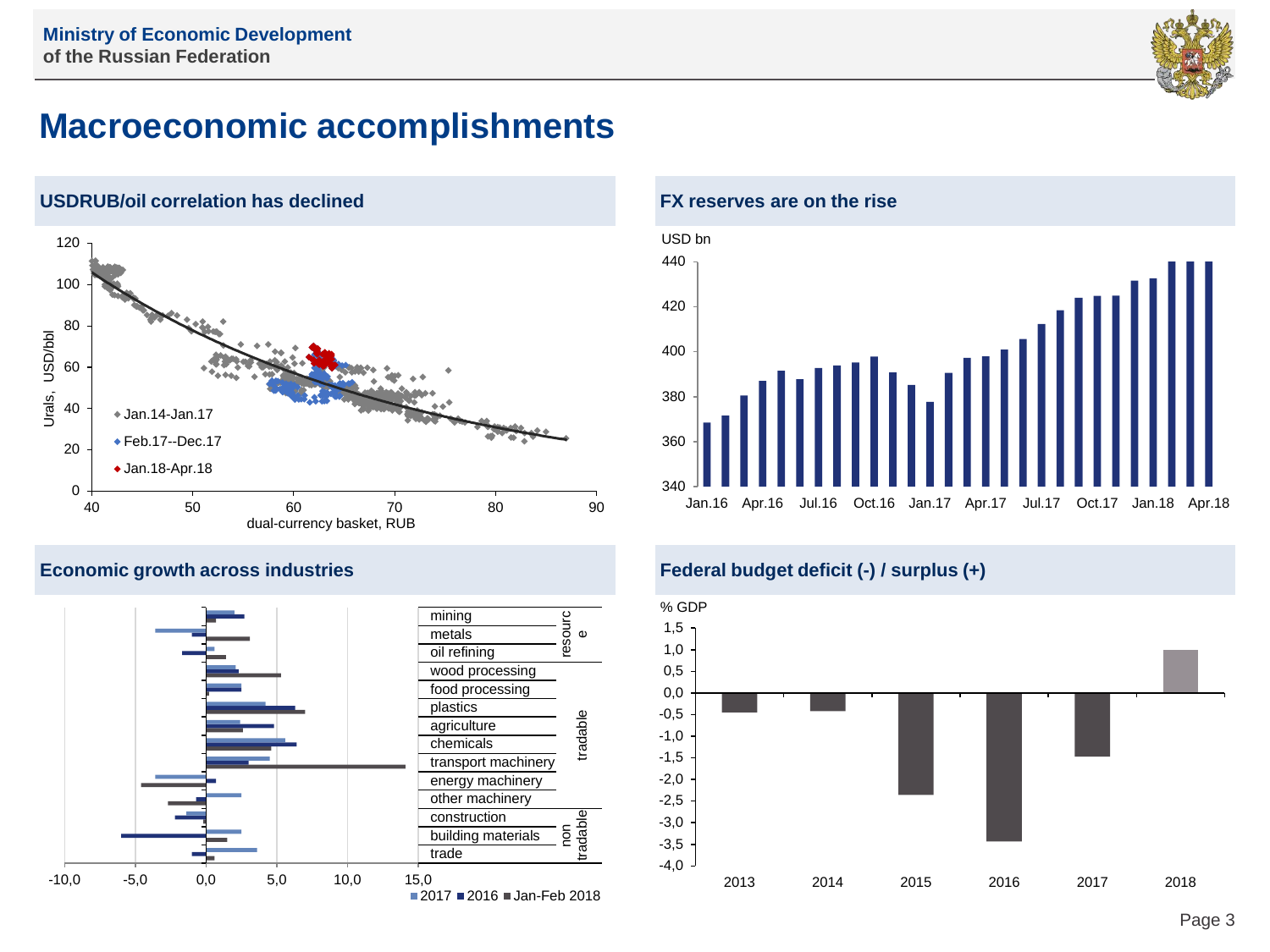

## **Coincident indicators point to more resilient 2017 growth**



Page 4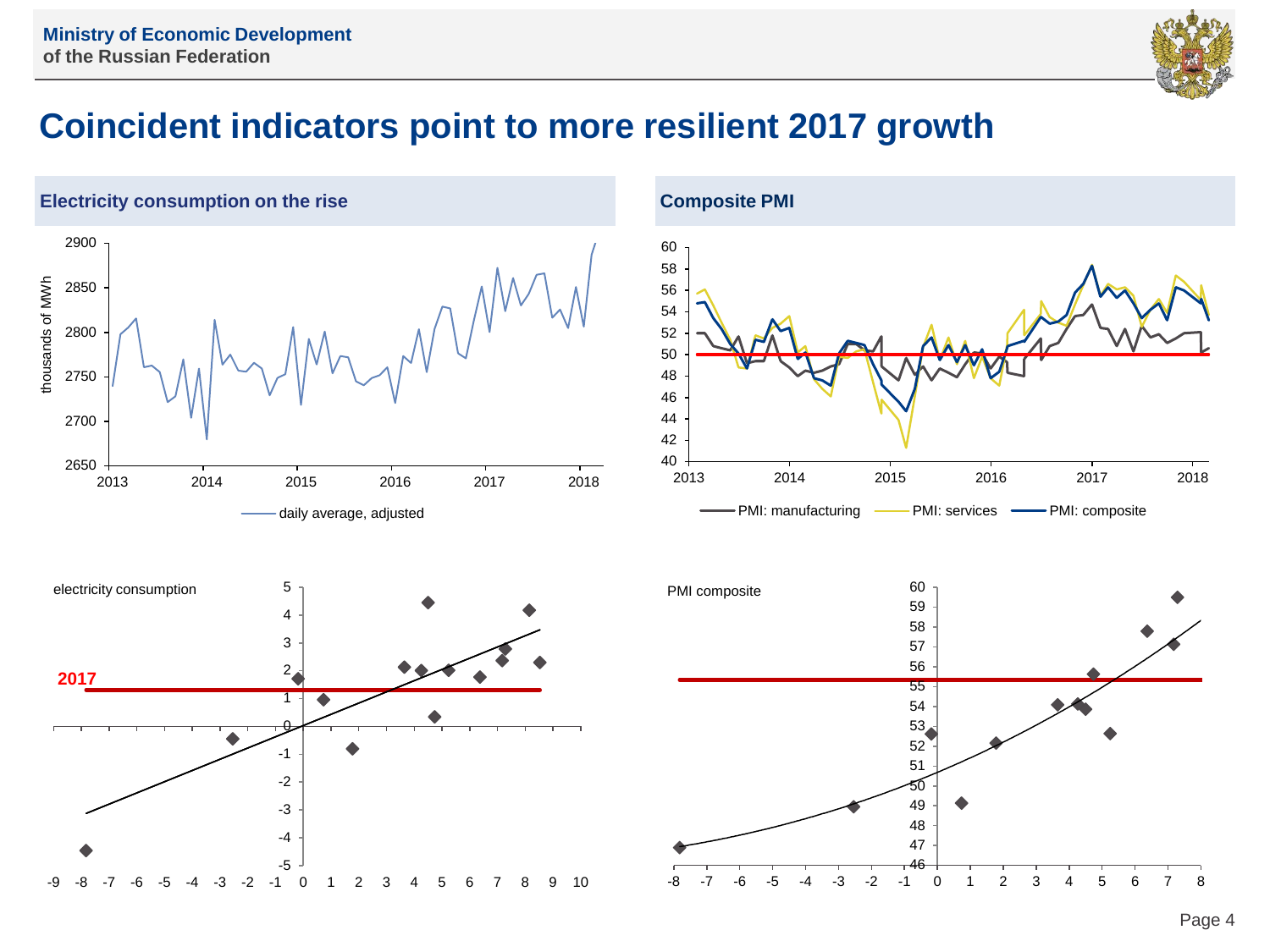

## **Up the international rankings**





#### **In 2017 Russia made it to the top-30 in 5 of 10 Doing Business indicators**



#### **Russia ranks 1st among BRICS in Doing Business**

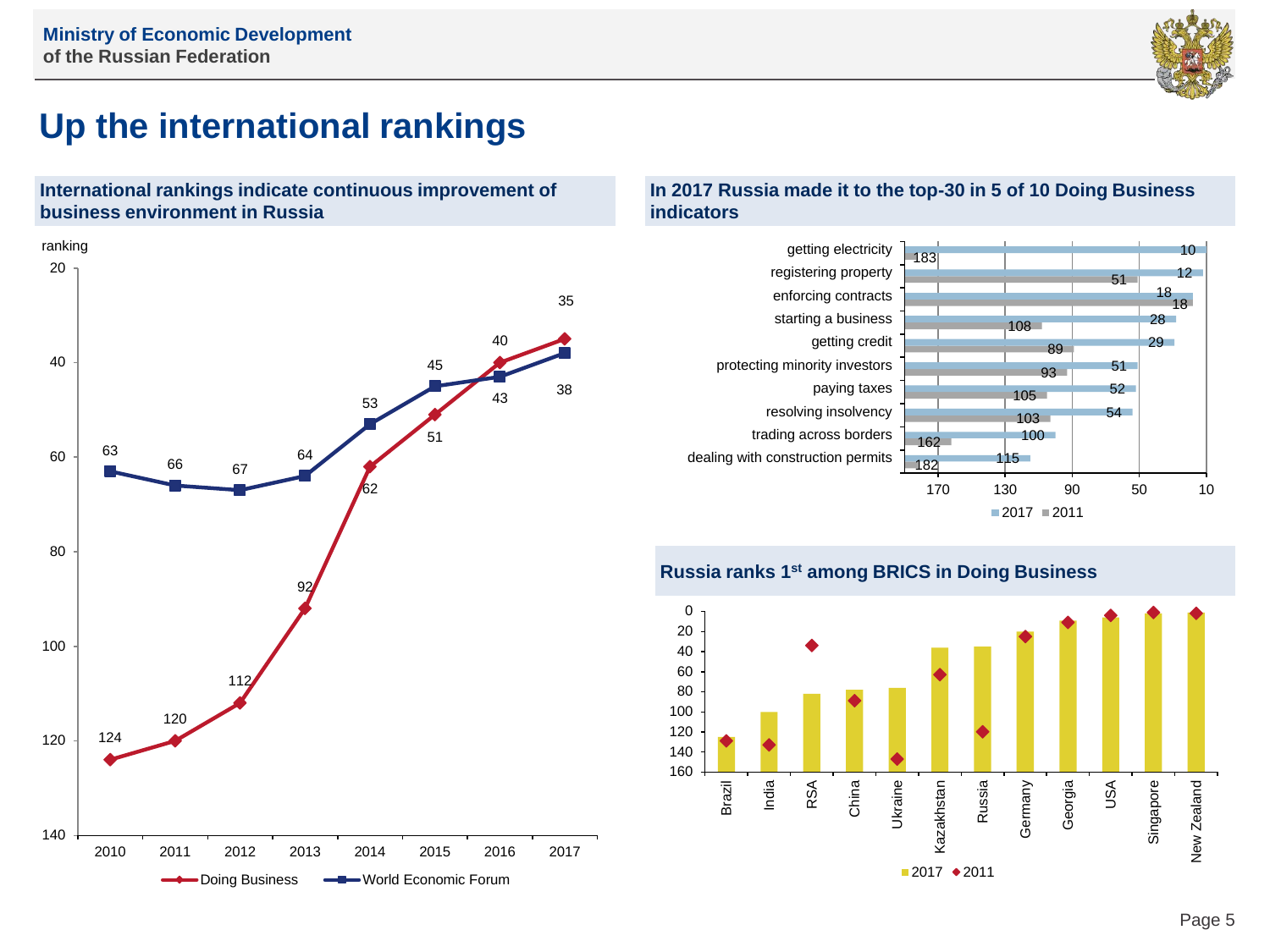

## **Inflation is still at low levels**



#### **Contributions to CPI**



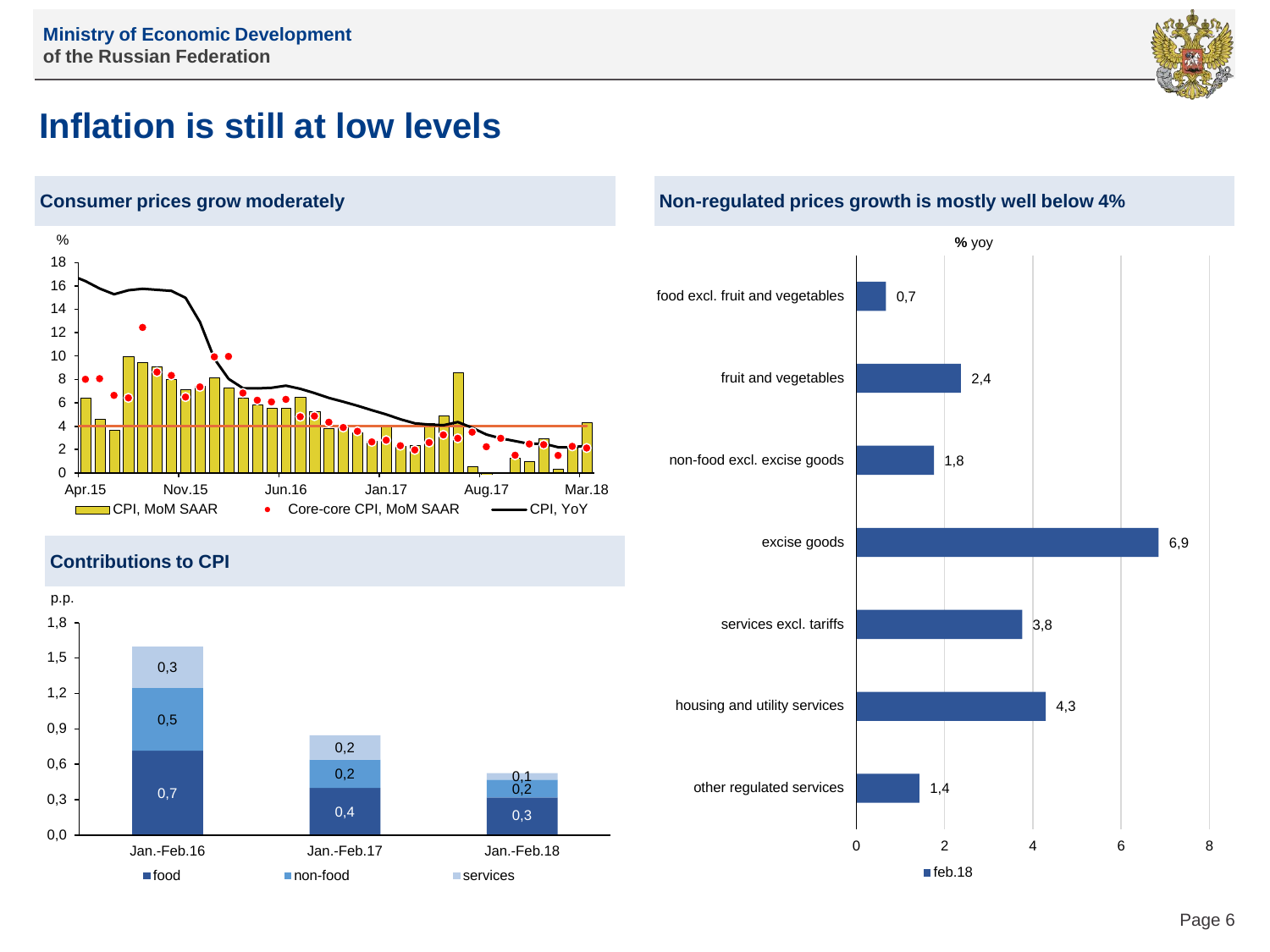

## **Increasing national prosperity**



**Growth of consumer spending fueled by rising wages Acceleration of final consumption during 2017**

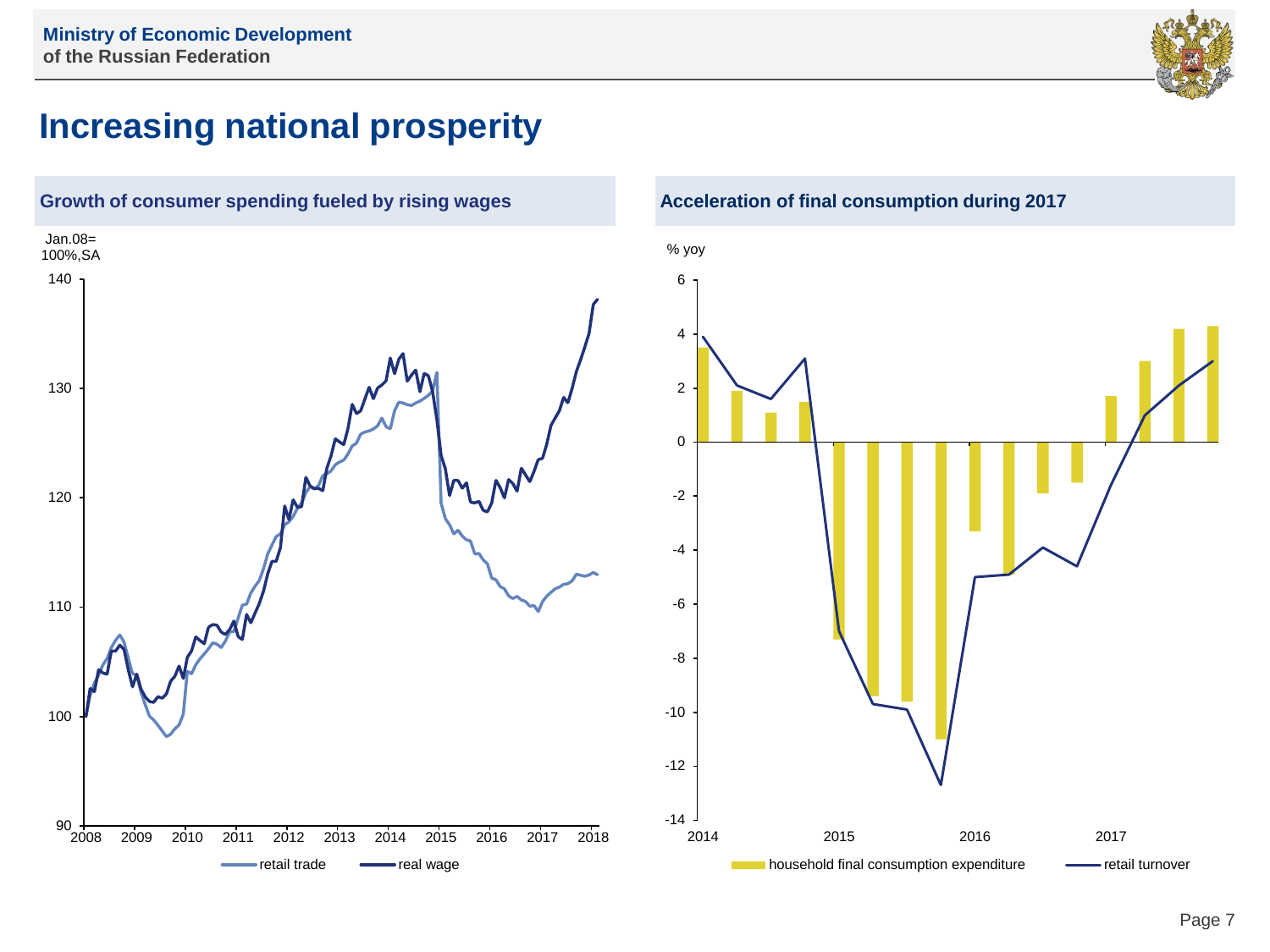

## **Growth of consumer demand in line with hard data**



**Online purchases abroad doubled over the year**





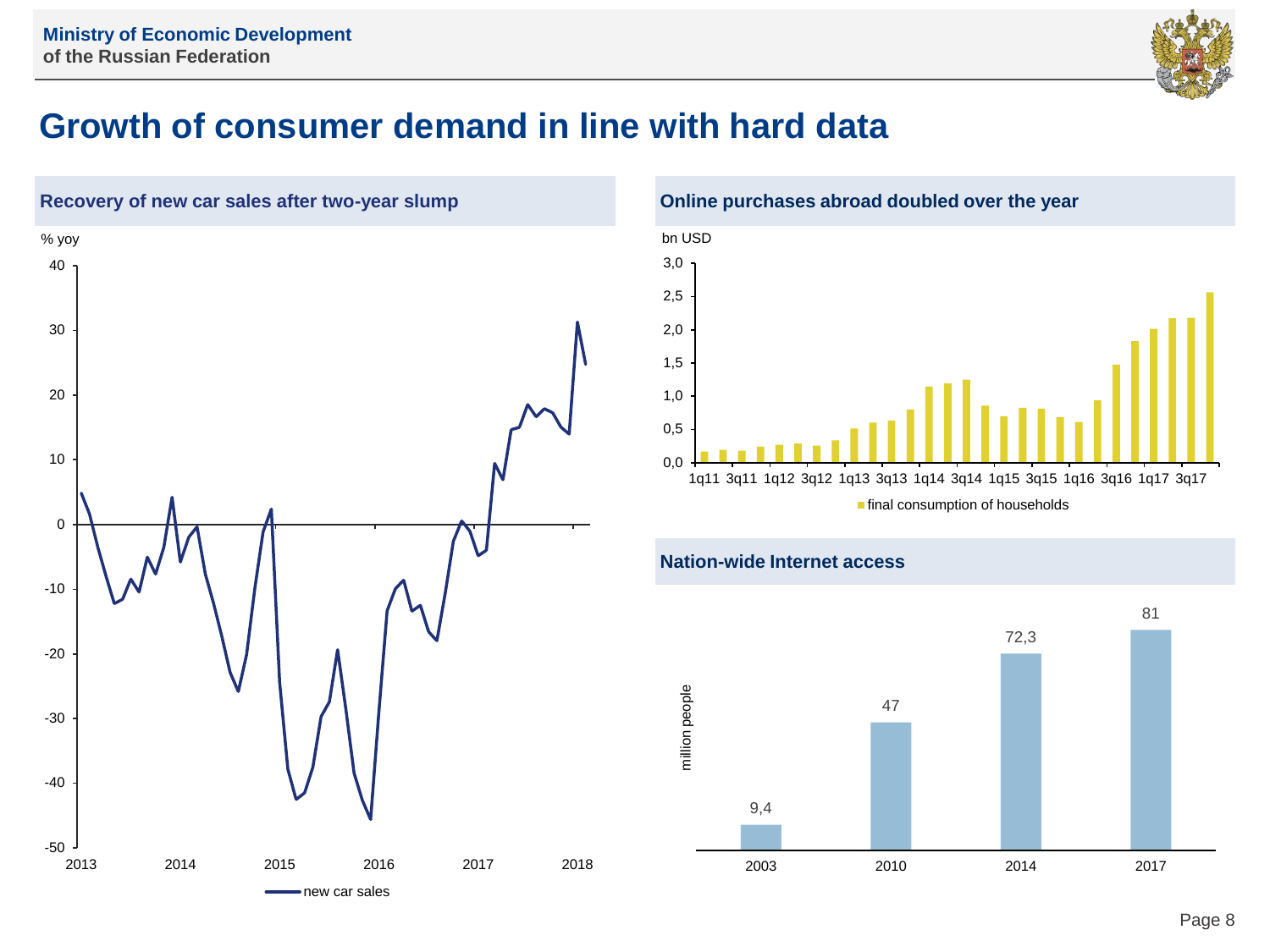

## **Fixed capital formation gathers pace**



#### **Imports of investment goods**



**Fixed capital investment by industry for Jan-Dec 2017**

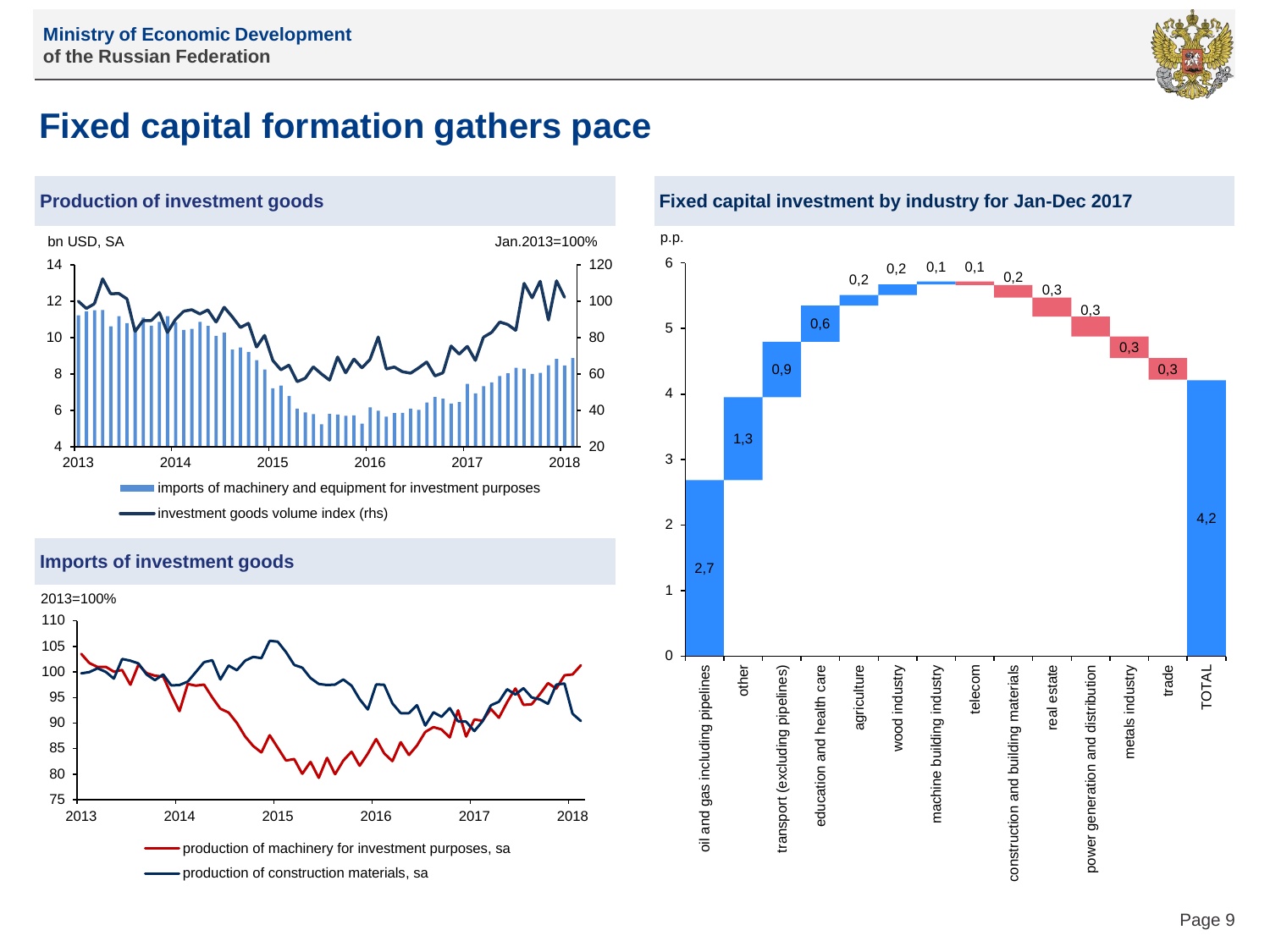

## **The beginning of a new credit cycle**





#### **A recovery in lending growth is on its way**



#### **Debt burden Mortgage lending recovery**

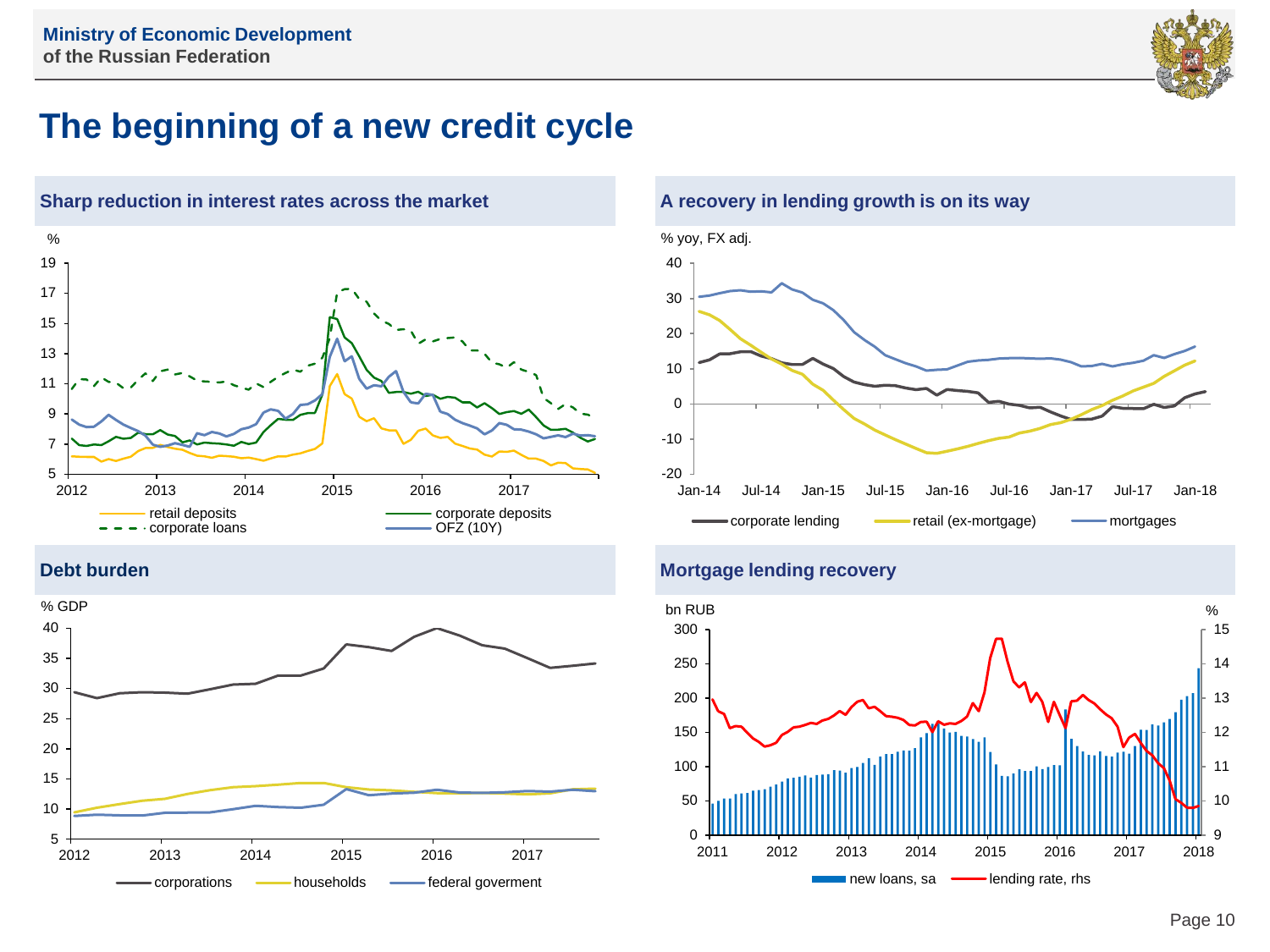

## **Signs of labor market constraints**



#### **Population age structure**